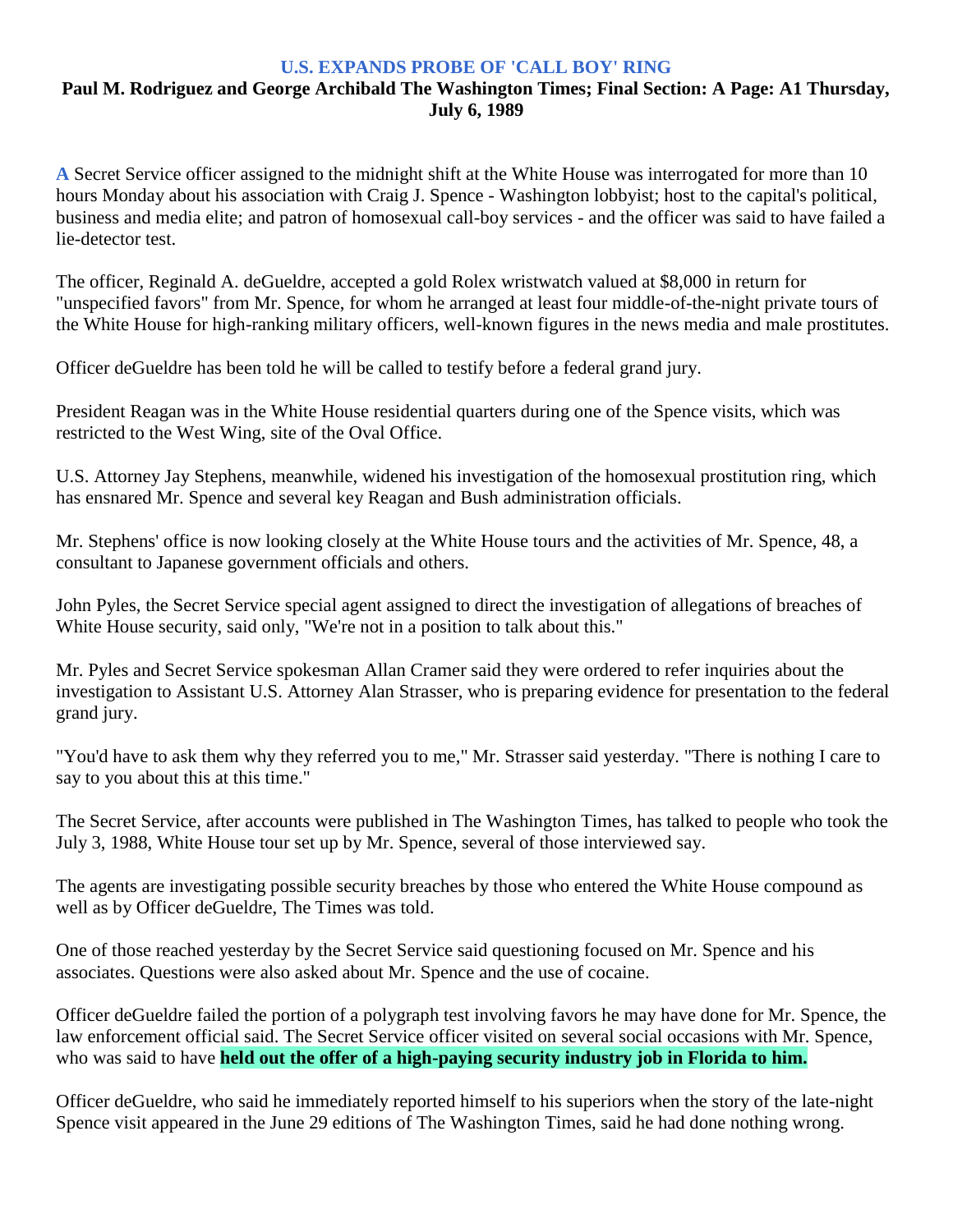"To this day, I still believe that Craig is still an American hero," the Secret Service officer said. "The guy never hit on me. . . . My relationship to him was officer to citizen. . . . That's how I met him - when I was walking the street (as a patrolman in the embassy area of the fashionable Kalorama neighborhood where Mr. Spence lived).

"The first time he called me was maybe five years later," Officer deGueldre said. "He said he wanted to be my friend and invited me to a party. . . . I was shocked.

"I was introduced on a one-to-one basis with some very important people. . . . I met top brass, politicals . . . I was invited to a lot of functions at Craig's house. There was all kinds of heavy types there."

But, the officer added: "I had no idea about sex, drugs, nothing like that. . . . A lot of stuff now makes sense though. . . . **I always suspected he worked for the CIA."**

Officer deGueldre said he understands, given his free access to the White House and the president's living quarters, why the Secret Service is concerned about the Spence tours.

Mr. Spence, said one law enforcement official close to the case, also **asked Officer deGueldre to intervene on his behalf to help clear Secret Service records of a 1987 arrest at a White House gate for disorderly conduct, described by one source as a lewd sex act.**

Three persons who went along on the post-midnight tour of the White House arranged by Mr. Spence July 3, 1988, recalled being admitted by a uniformed Secret Service officer named "Reggie."

**"Reggie met us at the gate, and he was the one who let us in," one man said in an interview. "There was another guard who was obviously upset by this."**

The three persons also remembered seeing "Reggie" at various parties given by Mr. Spence at which "Reggie" appeared to be serving as a bodyguard or security man for the host.

Others said **Mr. Spence used "Reggie" to arrange other White House tours, including one that Mr. Spence took with a 15-year-old boy, whom he identified as his son Will.**

That tour, according to former friends and associates of Mr. Spence, occurred June 29, 1988. **The "son" had a Southern accent and was actually a male prostitute who provided sexual services for Mr. Spence and several male friends.**

Mr. Cramer, the Secret Service spokesman, declined to answer questions about these tours, too. **All inquiries about Mr. Spence's past White House dealings and visits were covered by the gag order imposed by the U.S. Attorney's Office, he said.**

**Evidence concerning Mr. Spence - even information about his past White House connections - is being tightly held by the Secret Service "because it's tied into a criminal fraud case we are investigating."**

"We're under orders from the U.S. attorney. . . . The U.S. attorney has restricted us from commenting on that case at all, or anything peripheral to it, because of the judicial tie-in," Mr. Cramer said.

Mr. Stephens' office, which first agreed to discuss the call-boy ring investigation with reporters for The Times last week but later in the day declined to do so, did not respond to inquiries yesterday.